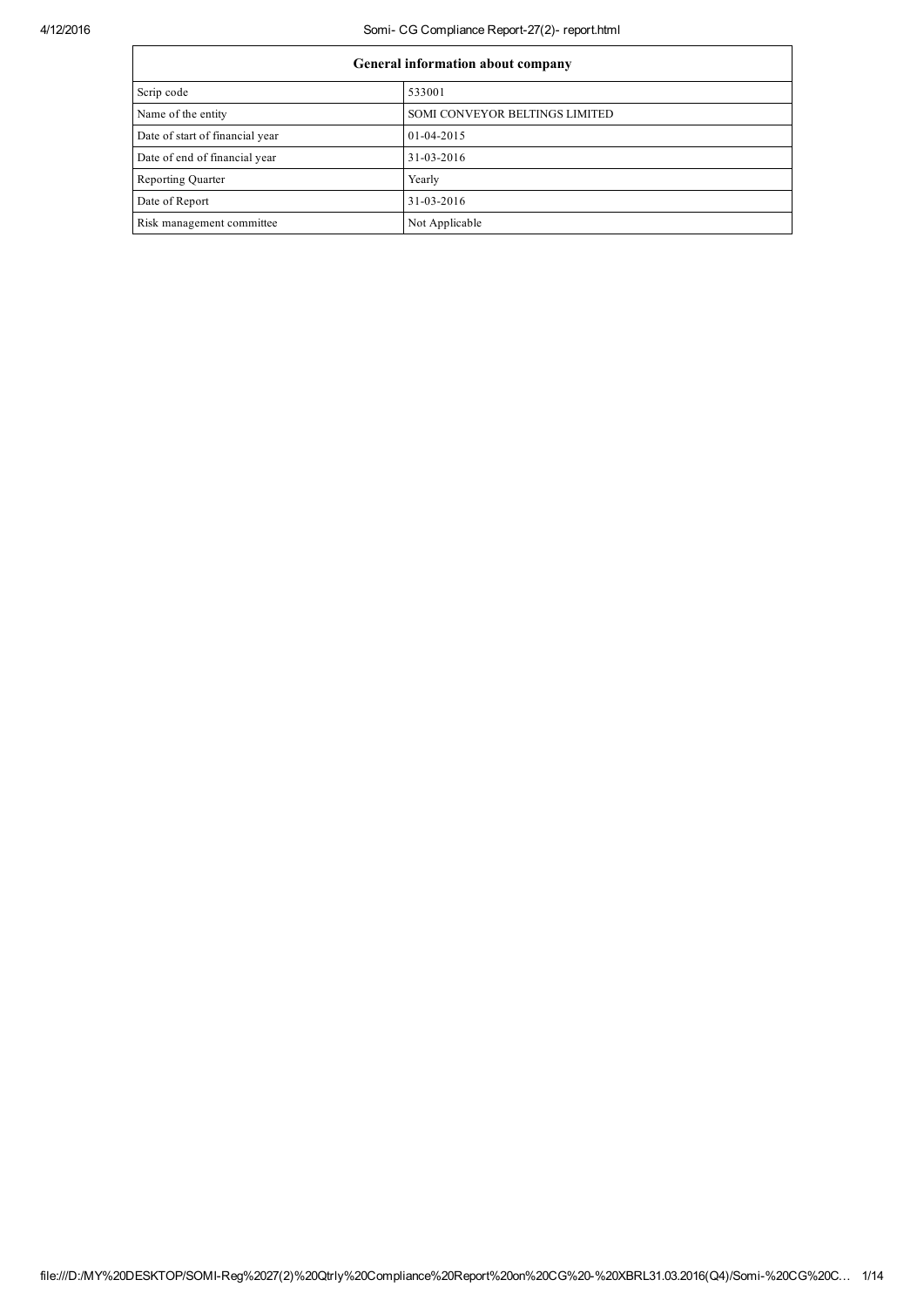$\mathbf{r}$ 

|                | <b>Annexure I</b>                                              |                                                   |                     |            |                                                                      |                            |                               |                                                  |                      |                                                    |                                                                                      |                                                                                                            |                                                                                                        |
|----------------|----------------------------------------------------------------|---------------------------------------------------|---------------------|------------|----------------------------------------------------------------------|----------------------------|-------------------------------|--------------------------------------------------|----------------------|----------------------------------------------------|--------------------------------------------------------------------------------------|------------------------------------------------------------------------------------------------------------|--------------------------------------------------------------------------------------------------------|
|                | Annexure I to be submitted by listed entity on quarterly basis |                                                   |                     |            |                                                                      |                            |                               |                                                  |                      |                                                    |                                                                                      |                                                                                                            |                                                                                                        |
|                |                                                                |                                                   |                     |            |                                                                      |                            |                               | <b>I. Composition of Board of Directors</b>      |                      |                                                    |                                                                                      |                                                                                                            |                                                                                                        |
|                |                                                                |                                                   |                     |            | Disclosure of notes on composition of board of directors explanatory |                            |                               |                                                  |                      |                                                    |                                                                                      |                                                                                                            |                                                                                                        |
| <b>Sr</b>      | Title<br>(Mr<br>Ms)                                            | Name of the<br>Director                           | PAN                 | <b>DIN</b> | Category 1<br>of directors                                           | Category 2<br>of directors | Category<br>3 of<br>directors | Date of<br>appointment<br>in the<br>current term | Date of<br>cessation | Tenure<br>$\sigma$ f<br>director<br>(in<br>months) | No of<br>Directorship<br>in listed<br>entities<br>including<br>this listed<br>entity | Number of<br>memberships<br>in Audit/<br>Stakeholder<br>Committee(s)<br>including<br>this listed<br>entity | N <sub>o</sub><br>Chai<br>$in$ .<br><b>Stak</b><br>Con<br>$h\epsilon$<br>-li<br>er<br>inc<br>this<br>e |
| $\mathbf{1}$   | Mr                                                             | <b>OM PRAKASH</b><br><b>BHANSALI</b>              | AAYPB9950G          | 00351846   | Executive<br>Director                                                | Chairperson MD             |                               | $01 - 12 - 2015$                                 |                      |                                                    |                                                                                      | $\mathbf{0}$                                                                                               | $\theta$                                                                                               |
| $\sqrt{2}$     | Mr                                                             | <b>VIMAL</b><br><b>BHANSALI</b>                   | ADDPB0794Q          | 00351851   | Executive<br>Director                                                | Not<br>Applicable          |                               | $01 - 12 - 2015$                                 |                      |                                                    | $\mathbf{1}$                                                                         | 1                                                                                                          | $\mathbf{0}$                                                                                           |
| 3              | Mr                                                             | <b>GAURAV</b><br><b>BHANSALI</b>                  | ADDPB0795R          | 00351860   | Executive<br>Director                                                | Not<br>Applicable          |                               | $01 - 12 - 2015$                                 |                      |                                                    | 1                                                                                    | 1                                                                                                          | $\theta$                                                                                               |
| $\overline{4}$ | Mr                                                             | <b>MAHENDRA</b><br><b>KUMAR</b><br><b>RAKECHA</b> | ABBPR6748N          | 00648532   | Non-<br>Executive -<br>Independent<br>Director                       | Not<br>Applicable          |                               | 30-09-2015                                       |                      | 114                                                |                                                                                      | $\overline{2}$                                                                                             |                                                                                                        |
| 5              | Mr                                                             | <b>YOGESH</b><br><b>MAHESHWARI</b>                | AAQPM6696N 01202089 |            | Non-<br>Executive -<br>Independent Applicable<br>Director            | Not                        |                               | 30-09-2015                                       |                      | 111                                                |                                                                                      | $\boldsymbol{0}$                                                                                           | $\mathbf{0}$                                                                                           |
| 6              | Mr                                                             | <b>SHARAD</b><br><b>GYANMAL</b><br><b>NAHATA</b>  | ACIPN2323F          | 06814502   | Non-<br>Executive -<br>Independent<br>Director                       | Not<br>Applicable          |                               | 30-09-2014                                       |                      | 26                                                 |                                                                                      | $\overline{c}$                                                                                             |                                                                                                        |
| $\tau$         | <b>Mrs</b>                                                     | <b>SURBHI</b><br><b>RATHI</b>                     | ARIPR4034N          | 07115169   | Non-<br>Executive -<br>Independent<br>Director                       | Not<br>Applicable          |                               | 30-09-2015                                       |                      | 12                                                 |                                                                                      | $\mathbf{0}$                                                                                               | $\theta$                                                                                               |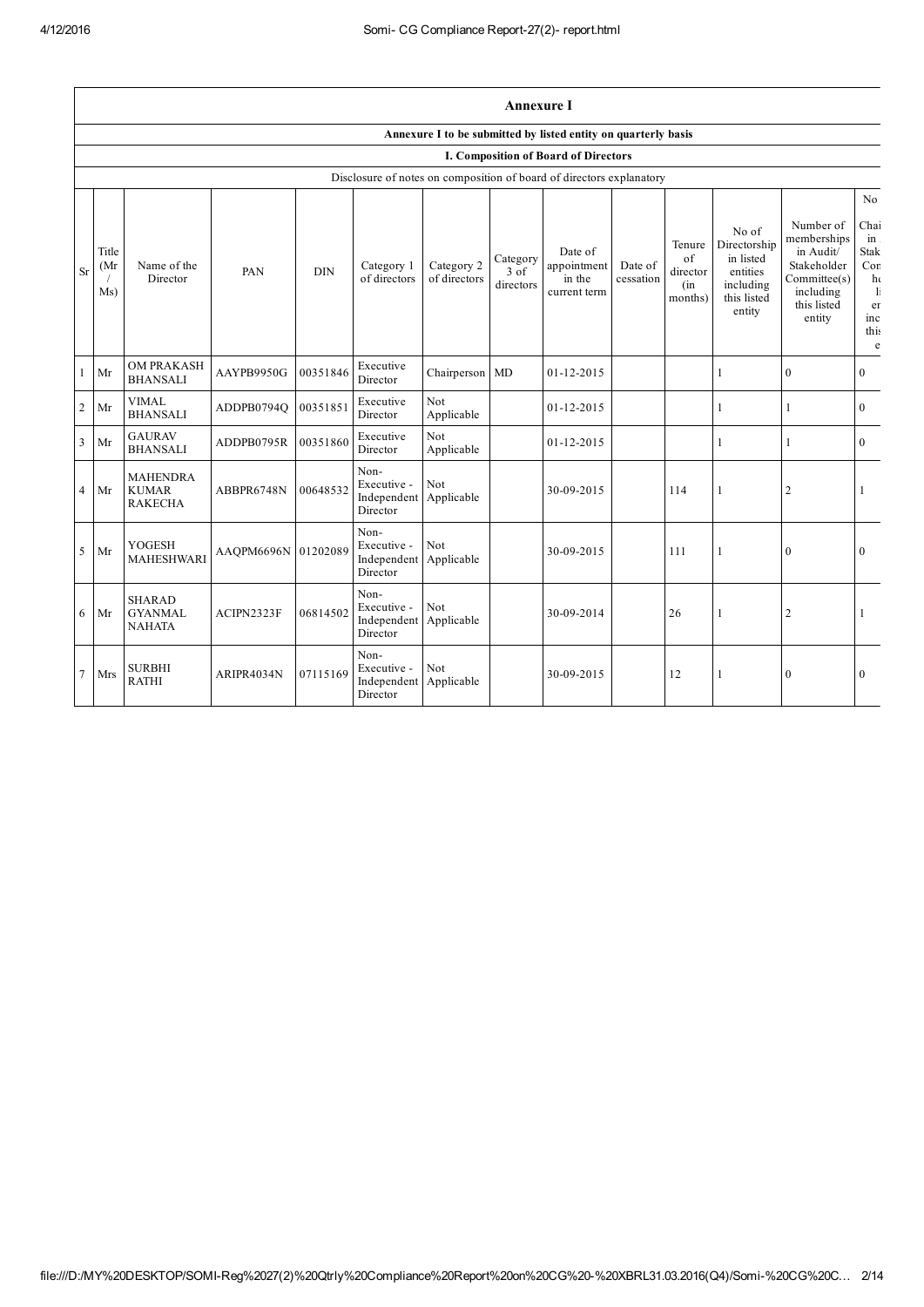| <b>Text Block</b>      |                                                                                                                                         |  |  |  |
|------------------------|-----------------------------------------------------------------------------------------------------------------------------------------|--|--|--|
| Textual Information(1) | More than 15 days has been rounded off to one month and less than 15 days has not been<br>considered in tenure of the Directors column. |  |  |  |
| Textual Information(2) | More than 15 days has been rounded off to one month and less than 15 days has not been<br>considered in tenure of the Directors column. |  |  |  |
| Textual Information(3) | More than 15 days has been rounded off to one month and less than 15 days has not been<br>considered in tenure of the Directors column. |  |  |  |
| Textual Information(4) | More than 15 days has been rounded off to one month and less than 15 days has not been<br>considered in tenure of the Directors column. |  |  |  |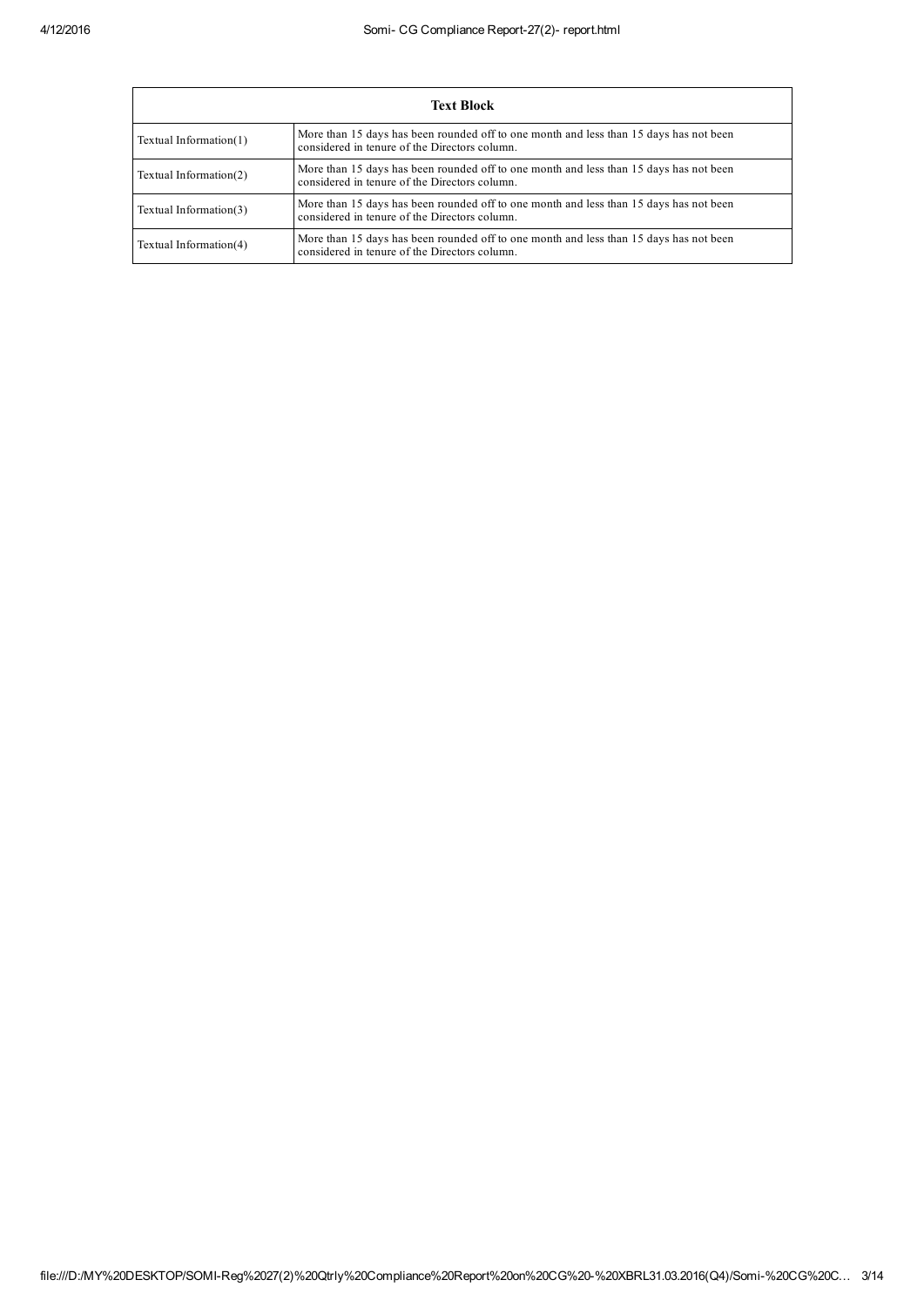|                | <b>Annexure 1</b>                                        |                                                       |                                                                |  |  |  |
|----------------|----------------------------------------------------------|-------------------------------------------------------|----------------------------------------------------------------|--|--|--|
|                | <b>Annexure 1</b>                                        |                                                       |                                                                |  |  |  |
|                | <b>III. Meeting of Board of Directors</b>                |                                                       |                                                                |  |  |  |
| <b>Sr</b>      | $Date(s)$ of meeting (if any) in the<br>previous quarter | Date(s) of meeting (if any) in the<br>current quarter | Maximum gap between any two consecutive (in<br>number of days) |  |  |  |
| $\mathbf{1}$   | 14-11-2015                                               |                                                       |                                                                |  |  |  |
| $\overline{2}$ |                                                          | 18-01-2016                                            | 64                                                             |  |  |  |
| 3              |                                                          | 12-02-2016                                            | 24                                                             |  |  |  |
| $\overline{4}$ |                                                          | 30-03-2016                                            | 46                                                             |  |  |  |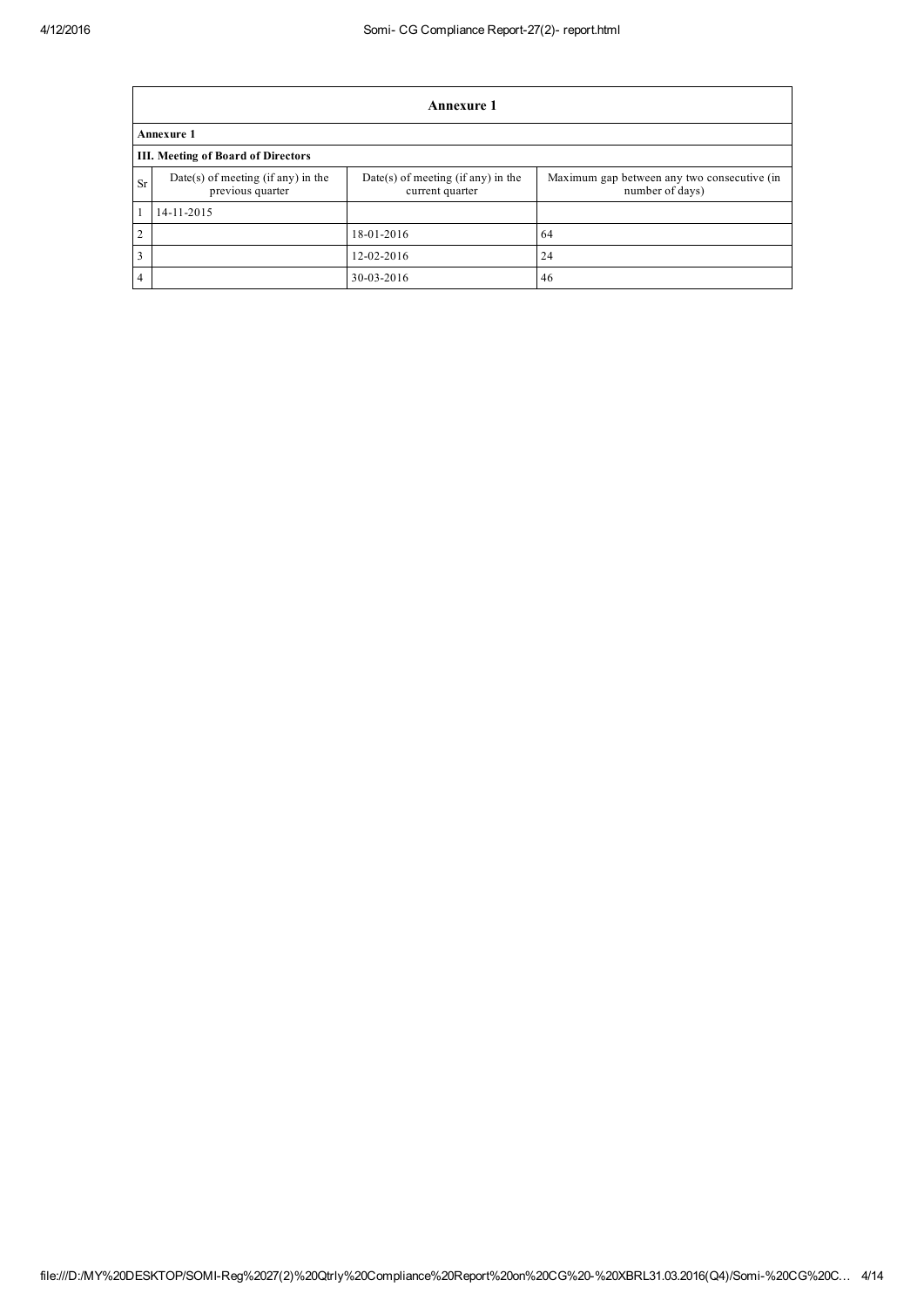Text Block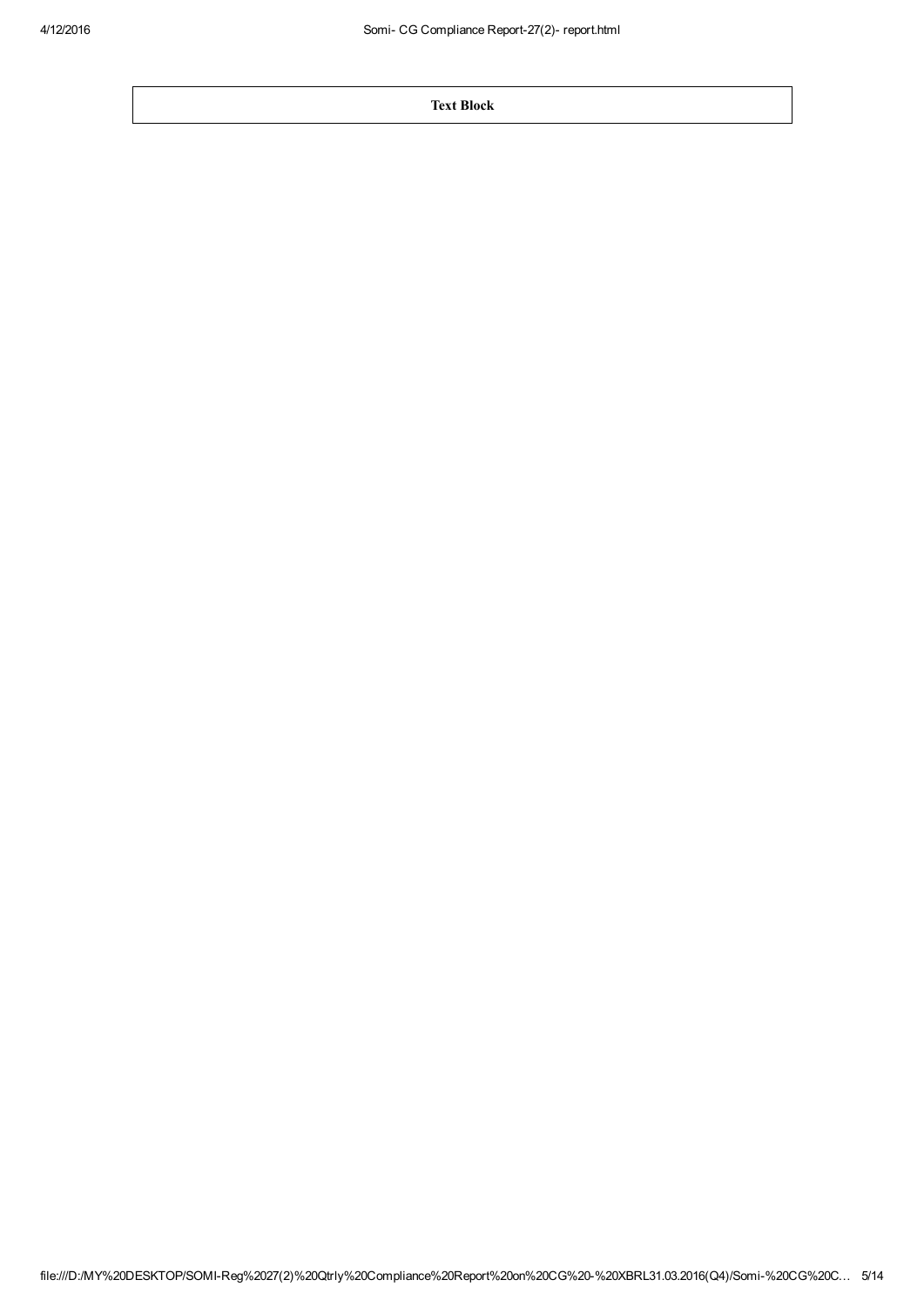| <b>Annexure 1</b>                |                      |                                                                     |                                                     |                                                        |                                                                     |                                                                            |
|----------------------------------|----------------------|---------------------------------------------------------------------|-----------------------------------------------------|--------------------------------------------------------|---------------------------------------------------------------------|----------------------------------------------------------------------------|
| <b>IV. Meeting of Committees</b> |                      |                                                                     |                                                     |                                                        |                                                                     |                                                                            |
| <b>Sr</b>                        | Name of<br>Committee | $Date(s)$ of meeting of<br>the committee in the<br>relevant quarter | Whether<br>requirement of<br>Quorum met<br>(Yes/No) | Requirement of<br>Ouorum met<br>(details)              | $Date(s)$ of meeting of<br>the committee in the<br>previous quarter | Maximum gap between any<br>two consecutive meetings (in<br>number of days) |
|                                  | Audit<br>Committee   | 12-02-2016                                                          | Yes                                                 | Yes, All the<br>Members were<br>present<br>personally. | 14-11-2015                                                          | 89                                                                         |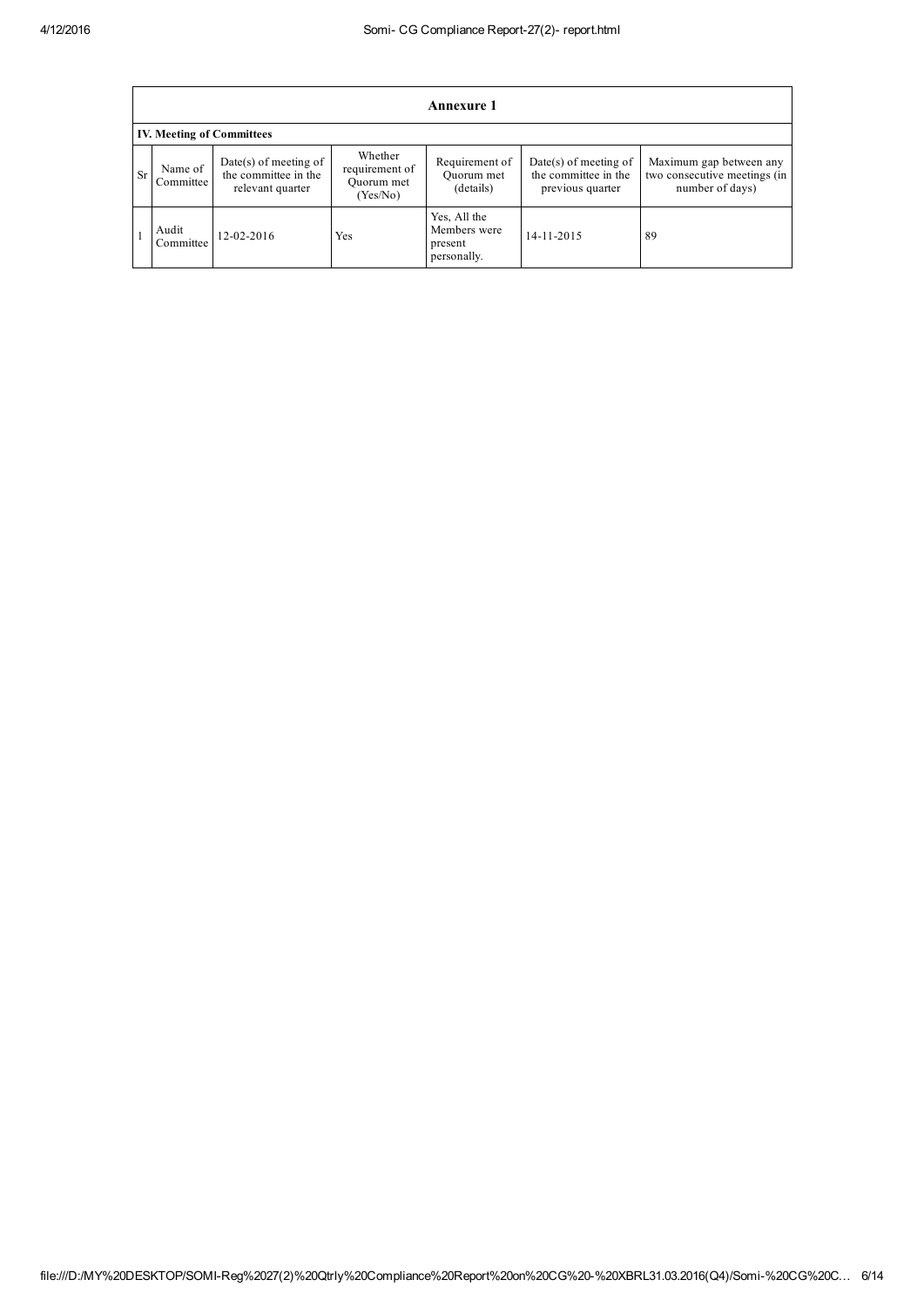Text Block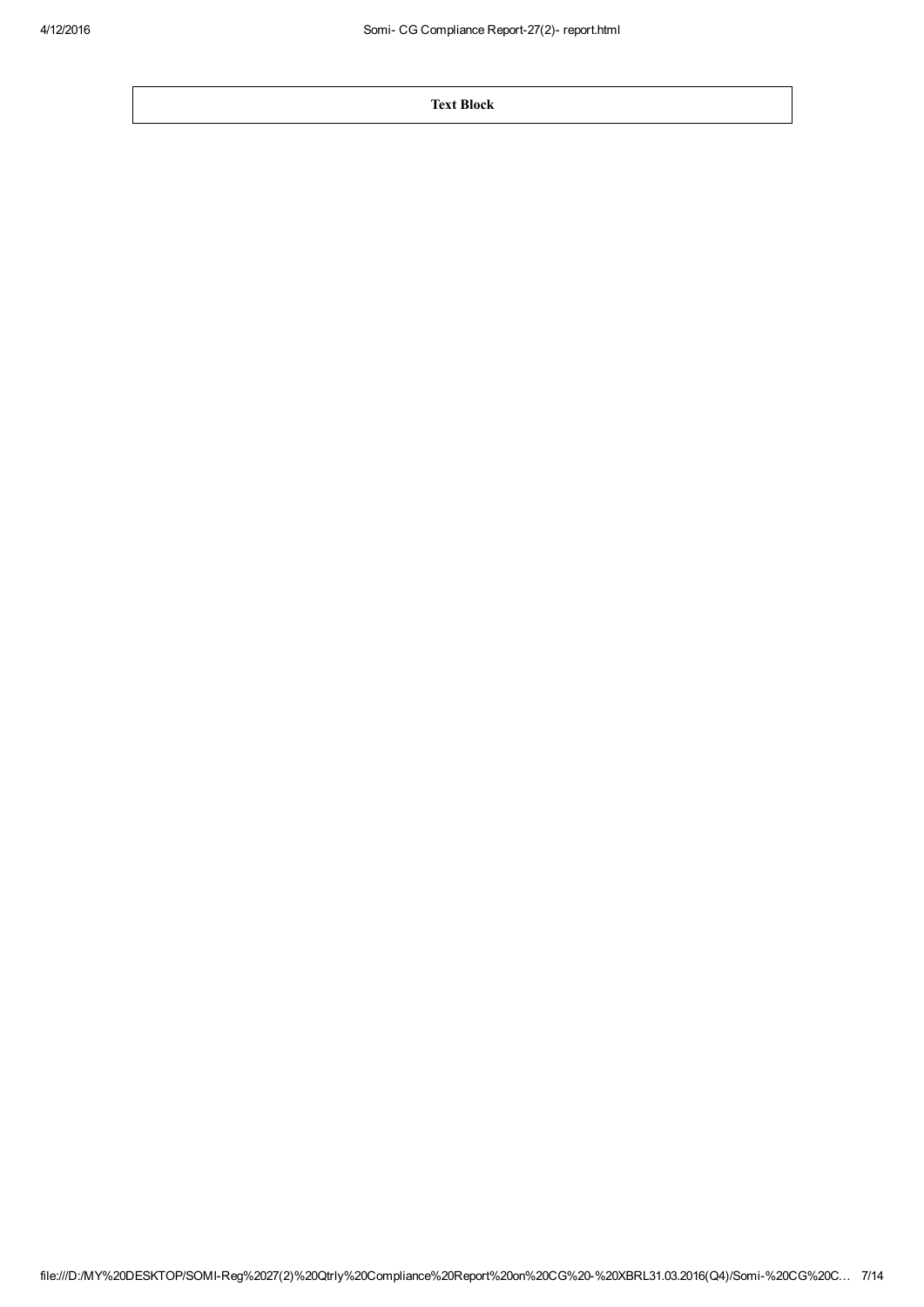|    | Annexure 1                                                                                                |                                  |                                                                    |  |  |  |
|----|-----------------------------------------------------------------------------------------------------------|----------------------------------|--------------------------------------------------------------------|--|--|--|
|    | V. Related Party Transactions                                                                             |                                  |                                                                    |  |  |  |
| Sr | Subject                                                                                                   | Compliance status<br>(Yes/No/NA) | If status is "No" details of non-<br>compliance may be given here. |  |  |  |
|    | Whether prior approval of audit committee obtained                                                        | NA                               |                                                                    |  |  |  |
|    | Whether shareholder approval obtained for material RPT                                                    | NA                               |                                                                    |  |  |  |
|    | Whether details of RPT entered into pursuant to omnibus approval<br>have been reviewed by Audit Committee | NA                               |                                                                    |  |  |  |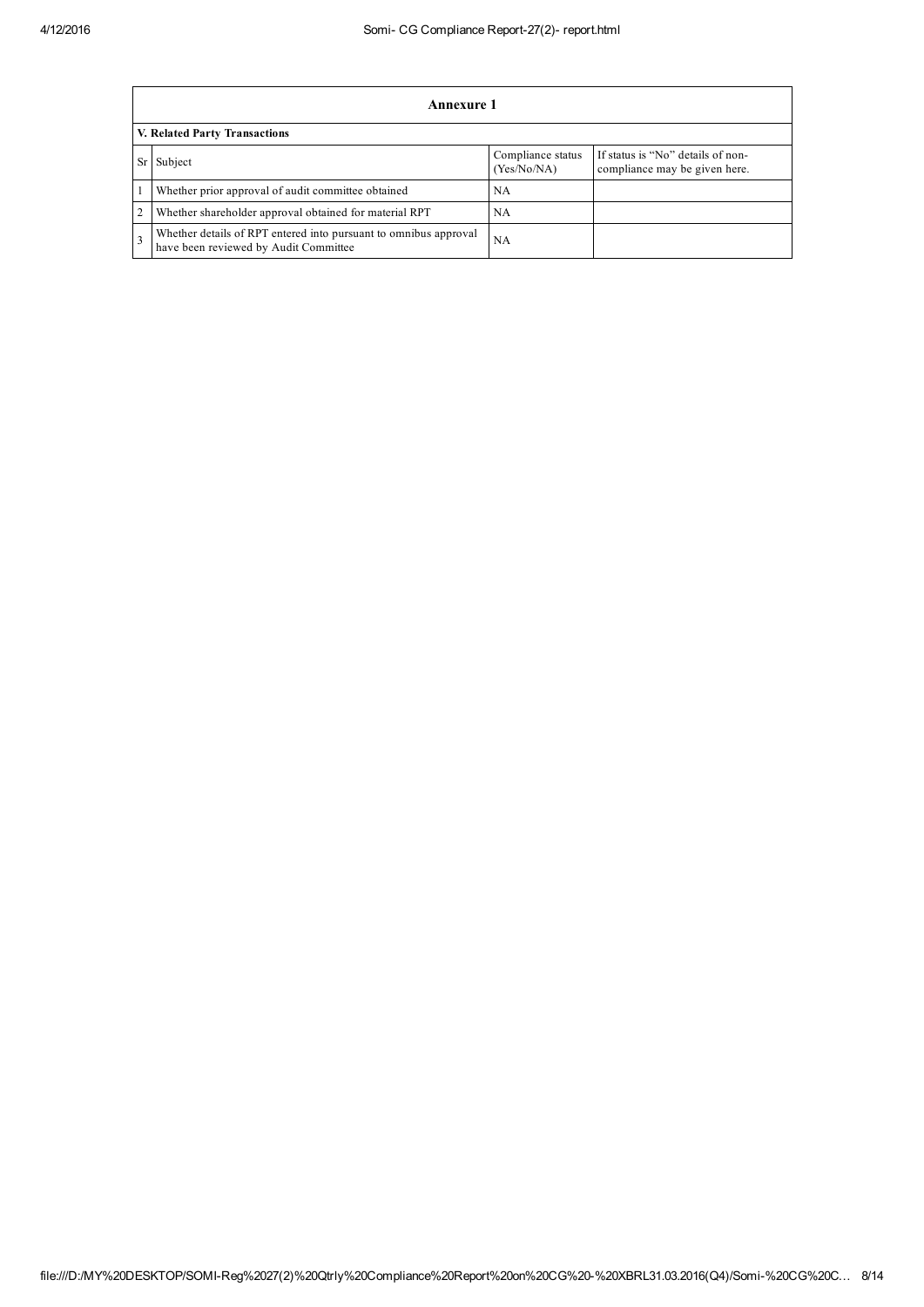|                          | <b>Annexure 1</b>                                                                                                                                                                                               |                                  |  |  |  |
|--------------------------|-----------------------------------------------------------------------------------------------------------------------------------------------------------------------------------------------------------------|----------------------------------|--|--|--|
|                          | <b>VI. Affirmations</b>                                                                                                                                                                                         |                                  |  |  |  |
| Sr                       | Subject                                                                                                                                                                                                         | Compliance<br>status<br>(Yes/No) |  |  |  |
|                          | The composition of Board of Directors is in terms of SEBI (Listing obligations and disclosure requirements)<br>Regulations, 2015                                                                                | Yes                              |  |  |  |
| $\overline{2}$           | The composition of the following committees is in terms of SEBI(Listing obligations and disclosure requirements)<br>Regulations, 2015 a. Audit Committee                                                        | Yes                              |  |  |  |
| $\overline{3}$           | The composition of the following committees is in terms of SEBI(Listing obligations and disclosure requirements)<br>Regulations, 2015. b. Nomination & remuneration committee                                   | Yes                              |  |  |  |
| $\overline{4}$           | The composition of the following committees is in terms of SEBI(Listing obligations and disclosure requirements)<br>Regulations, 2015. c. Stakeholders relationship committee                                   | Yes                              |  |  |  |
| $\overline{\phantom{0}}$ | The composition of the following committees is in terms of SEBI(Listing obligations and disclosure requirements)<br>Regulations, 2015. d. Risk management committee (applicable to the top 100 listed entities) | NA                               |  |  |  |
| 6                        | The committee members have been made aware of their powers, role and responsibilities as specified in SEBI<br>(Listing obligations and disclosure requirements) Regulations, 2015.                              | Yes                              |  |  |  |
| $\overline{7}$           | The meetings of the board of directors and the above committees have been conducted in the manner as specified<br>in SEBI (Listing obligations and disclosure requirements) Regulations, 2015.                  | Yes                              |  |  |  |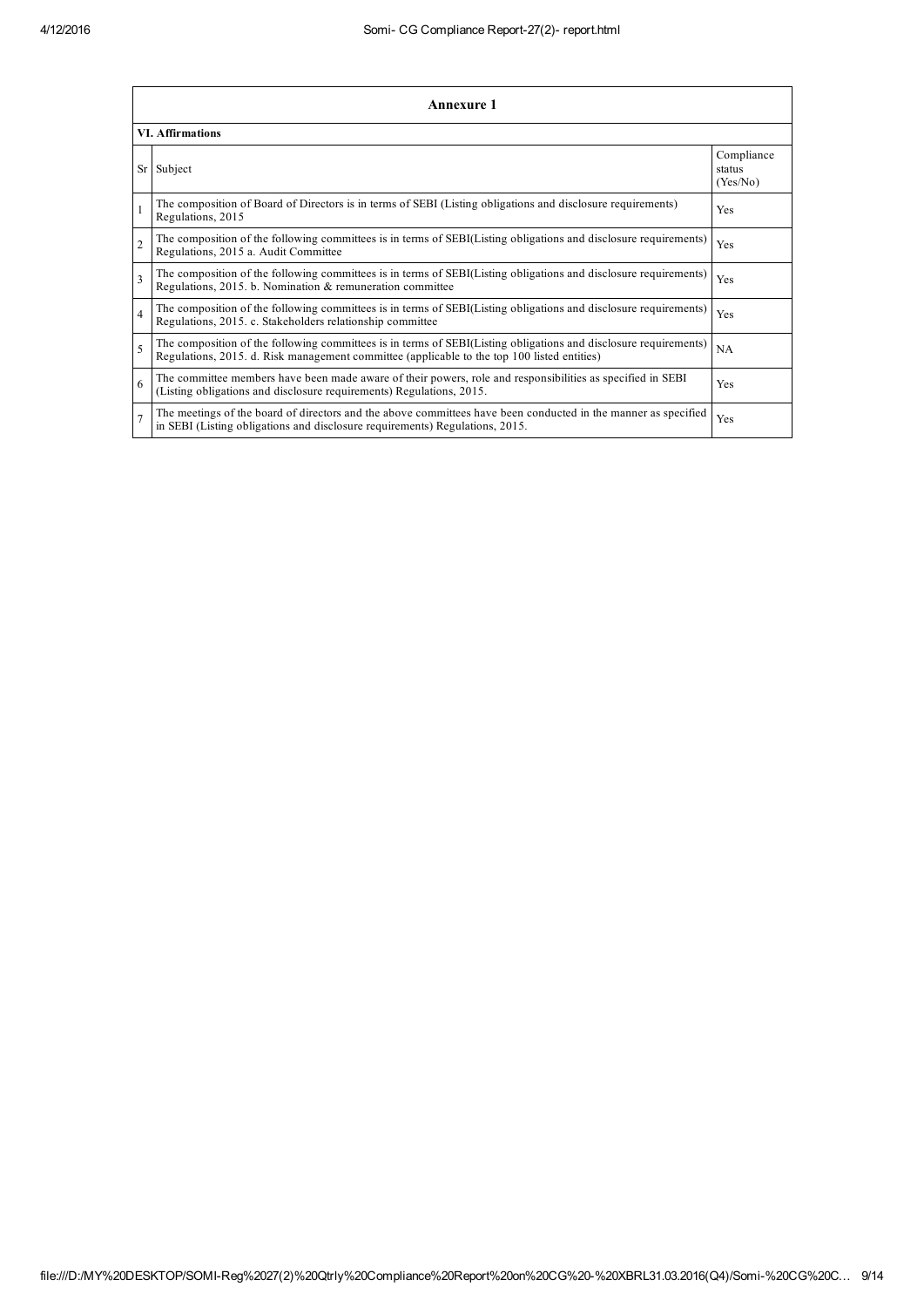|                         | <b>Annexure II</b>                                                                                                                               |                                     |                                                                      |                      |  |  |
|-------------------------|--------------------------------------------------------------------------------------------------------------------------------------------------|-------------------------------------|----------------------------------------------------------------------|----------------------|--|--|
|                         | Annexure II to be submitted by listed entity at the end of the financial year (for the whole of financial year)                                  |                                     |                                                                      |                      |  |  |
|                         | I. Disclosure on website in terms of Listing Regulations                                                                                         |                                     |                                                                      |                      |  |  |
| <b>Sr</b>               | Item                                                                                                                                             | Compliance<br>status<br>(Yes/No/NA) | If status is "No" details of<br>non-compliance may be<br>given here. | Web address          |  |  |
| 1                       | Details of business                                                                                                                              | <b>Yes</b>                          |                                                                      | www.somiinvestor.com |  |  |
| $\overline{2}$          | Terms and conditions of appointment of independent<br>directors                                                                                  | <b>Yes</b>                          |                                                                      | www.somiinvestor.com |  |  |
| $\overline{\mathbf{3}}$ | Composition of various committees of board of directors                                                                                          | Yes                                 |                                                                      | www.somiinvestor.com |  |  |
| 4                       | Code of conduct of board of directors and senior<br>management personnel                                                                         | <b>Yes</b>                          |                                                                      | www.somiinvestor.com |  |  |
| 5                       | Details of establishment of vigil mechanism/ Whistle<br>Blower policy                                                                            | Yes                                 |                                                                      | www.somiinvestor.com |  |  |
| 6                       | Criteria of making payments to non-executive directors                                                                                           | Yes                                 |                                                                      | www.somiinvestor.com |  |  |
| $\overline{7}$          | Policy on dealing with related party transactions                                                                                                | <b>Yes</b>                          |                                                                      | www.somiinvestor.com |  |  |
| 8                       | Policy for determining 'material' subsidiaries                                                                                                   | NA                                  |                                                                      |                      |  |  |
| $\overline{9}$          | Details of familiarization programmes imparted to<br>independent directors                                                                       | <b>Yes</b>                          |                                                                      | www.somiinvestor.com |  |  |
|                         | Contact information of the designated officials of the<br>10 listed entity who are responsible for assisting and<br>handling investor grievances | <b>Yes</b>                          |                                                                      | www.somiinvestor.com |  |  |
| 11                      | email address for grievance redressal and other relevant<br>details                                                                              | <b>Yes</b>                          |                                                                      | www.somiinvestor.com |  |  |
| 12                      | Financial results                                                                                                                                | Yes                                 |                                                                      | www.somiinvestor.com |  |  |
| 13                      | Shareholding pattern                                                                                                                             | Yes                                 |                                                                      | www.somiinvestor.com |  |  |
| 14                      | Details of agreements entered into with the media<br>companies and/or their associates                                                           | NA                                  |                                                                      |                      |  |  |
| 15                      | New name and the old name of the listed entity                                                                                                   | <b>Yes</b>                          |                                                                      | www.somiinvestor.com |  |  |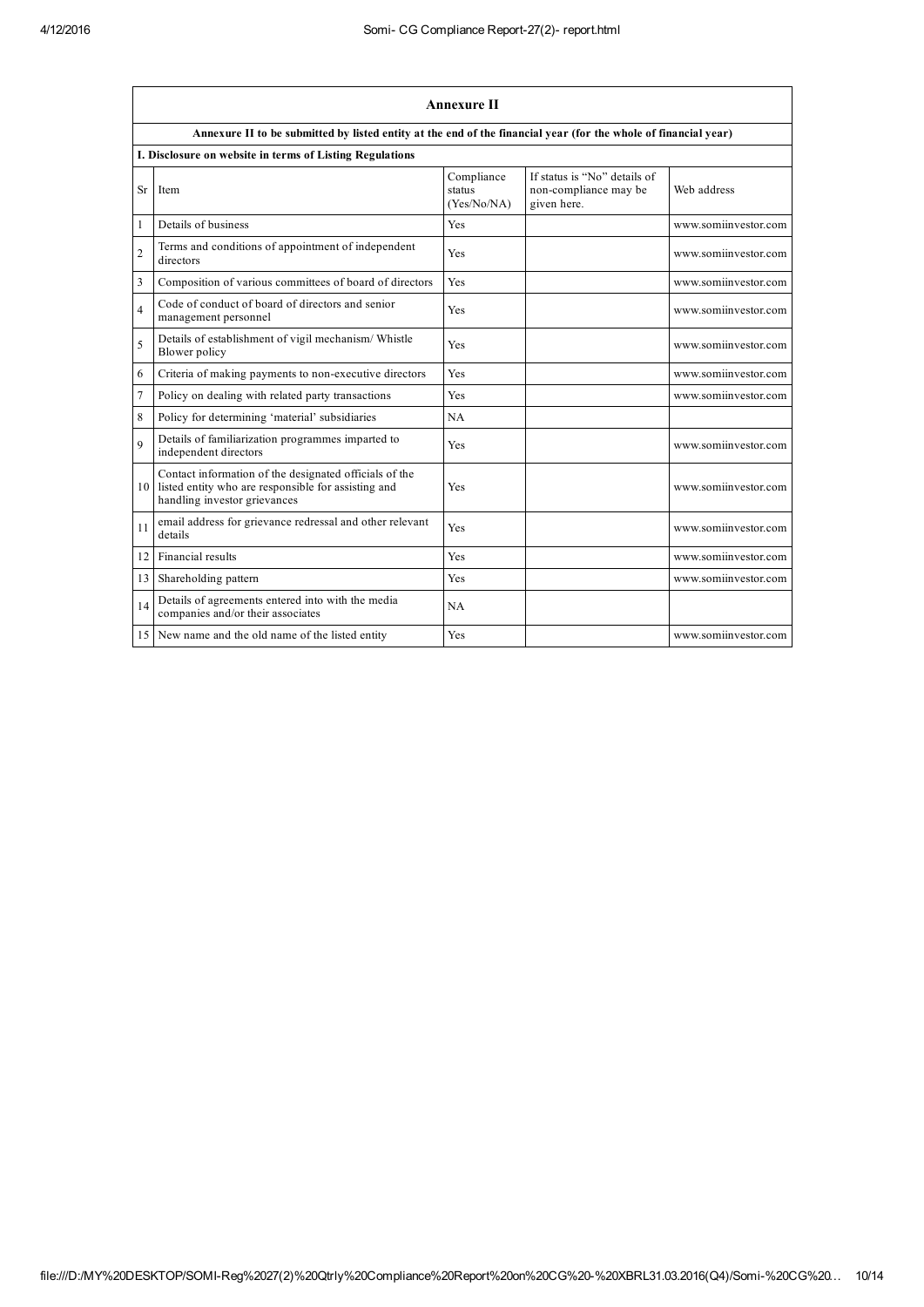|                 | <b>Annexure II</b>                                                                                                   |                                          |                                     |                                                                    |  |
|-----------------|----------------------------------------------------------------------------------------------------------------------|------------------------------------------|-------------------------------------|--------------------------------------------------------------------|--|
|                 | <b>II. Annual Affirmations</b>                                                                                       |                                          |                                     |                                                                    |  |
| Sr              | Particulars                                                                                                          | Regulation<br>Number                     | Compliance<br>status<br>(Yes/No/NA) | If status is "No" details of non-<br>compliance may be given here. |  |
| 1               | Independent director(s) have been appointed in terms of<br>specified criteria of 'independence' and/or 'eligibility' | $16(1)(b)$ &<br>25(6)                    | Yes                                 |                                                                    |  |
| 2               | Board composition                                                                                                    | 17(1)                                    | Yes                                 |                                                                    |  |
| 3               | Meeting of Board of directors                                                                                        | 17(2)                                    | Yes                                 |                                                                    |  |
| 4               | Review of Compliance Reports                                                                                         | 17(3)                                    | Yes                                 |                                                                    |  |
| 5               | Plans for orderly succession for appointments                                                                        | 17(4)                                    | Yes                                 |                                                                    |  |
| 6               | Code of Conduct                                                                                                      | 17(5)                                    | Yes                                 |                                                                    |  |
| 7               | Fees/compensation                                                                                                    | 17(6)                                    | Yes                                 |                                                                    |  |
| 8               | Minimum Information                                                                                                  | 17(7)                                    | Yes                                 |                                                                    |  |
| 9               | Compliance Certificate                                                                                               | 17(8)                                    | Yes                                 |                                                                    |  |
| 10 <sup>1</sup> | Risk Assessment & Management                                                                                         | 17(9)                                    | Yes                                 |                                                                    |  |
| 11              | Performance Evaluation of Independent Directors                                                                      | 17(10)                                   | Yes                                 |                                                                    |  |
| 12              | Composition of Audit Committee                                                                                       | 18(1)                                    | Yes                                 |                                                                    |  |
| 13 <sup>1</sup> | Meeting of Audit Committee                                                                                           | 18(2)                                    | Yes                                 |                                                                    |  |
| 14              | Composition of nomination & remuneration committee                                                                   | $19(1)$ &<br>(2)                         | Yes                                 |                                                                    |  |
| 15              | Composition of Stakeholder Relationship Committee                                                                    | $20(1)$ &<br>(2)                         | Yes                                 |                                                                    |  |
| 16              | Composition and role of risk management committee                                                                    | 21(1),(2),<br>(3), (4)                   | NA                                  |                                                                    |  |
| 17              | Vigil Mechanism                                                                                                      | 22                                       | Yes                                 |                                                                    |  |
|                 | 18 Policy for related party Transaction                                                                              | $23(1), (5)$ ,<br>$(6)$ , (7) &<br>(8)   | Yes                                 |                                                                    |  |
| 19              | Prior or Omnibus approval of Audit Committee for all related<br>party transactions                                   | 23(2), (3)                               | NA                                  |                                                                    |  |
|                 | 20 Approval for material related party transactions                                                                  | 23(4)                                    | NA                                  |                                                                    |  |
| 21              | Composition of Board of Directors of unlisted material<br>Subsidiary                                                 | 24(1)                                    | NA                                  |                                                                    |  |
| 22              | Other Corporate Governance requirements with respect to<br>subsidiary of listed entity                               | $24(2), (3)$ ,<br>$(4)$ , $(5)$ &<br>(6) | NA                                  |                                                                    |  |
| 23              | Maximum Directorship & Tenure                                                                                        | $25(1)$ &<br>(2)                         | Yes                                 |                                                                    |  |
| 24 I            | Meeting of independent directors                                                                                     | $25(3)$ &<br>(4)                         | Yes                                 |                                                                    |  |
| 25              | Familiarization of independent directors                                                                             | 25(7)                                    | Yes                                 |                                                                    |  |
| 26              | Memberships in Committees                                                                                            | 26(1)                                    | Yes                                 |                                                                    |  |
| 27              | Affirmation with compliance to code of conduct from members<br>of Board of Directors and Senior management personnel | 26(3)                                    | Yes                                 |                                                                    |  |
| 28              | Disclosure of Shareholding by Non-Executive Directors                                                                | 26(4)                                    | Yes                                 |                                                                    |  |
| 29              | Policy with respect to Obligations of directors and senior<br>management                                             | $26(2)$ &<br>26(5)                       | Yes                                 |                                                                    |  |
|                 | Any other information to be provided - Add Notes                                                                     |                                          |                                     |                                                                    |  |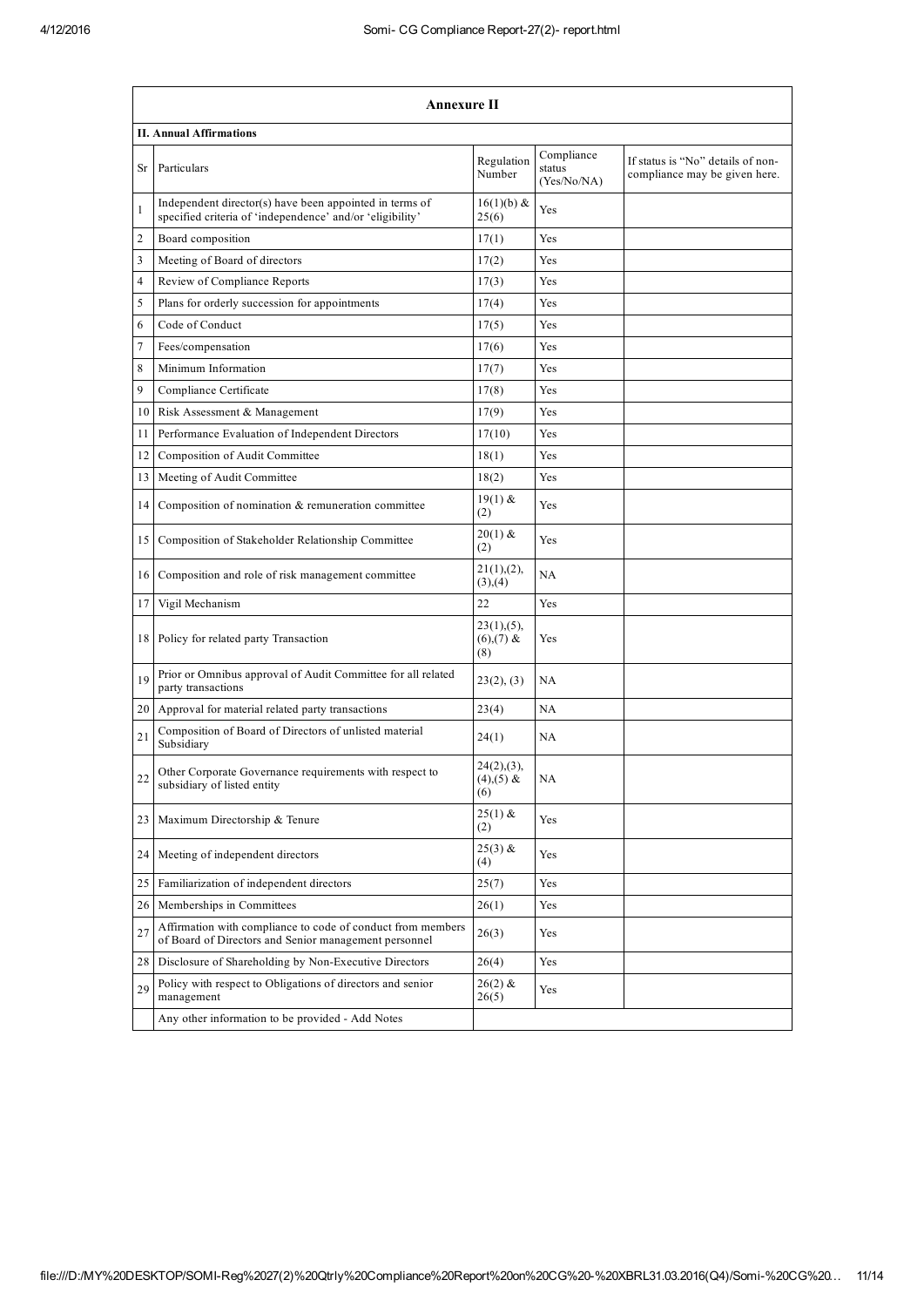| Annexure II                                                                                                                                                           |           |
|-----------------------------------------------------------------------------------------------------------------------------------------------------------------------|-----------|
| <b>III.</b> Affirmations                                                                                                                                              |           |
| The Listed Entity has approved Material Subsidiary Policy and the Corporate Governance requirements with respect to<br>subsidiary of Listed Entity have been complied | <b>NA</b> |
|                                                                                                                                                                       |           |